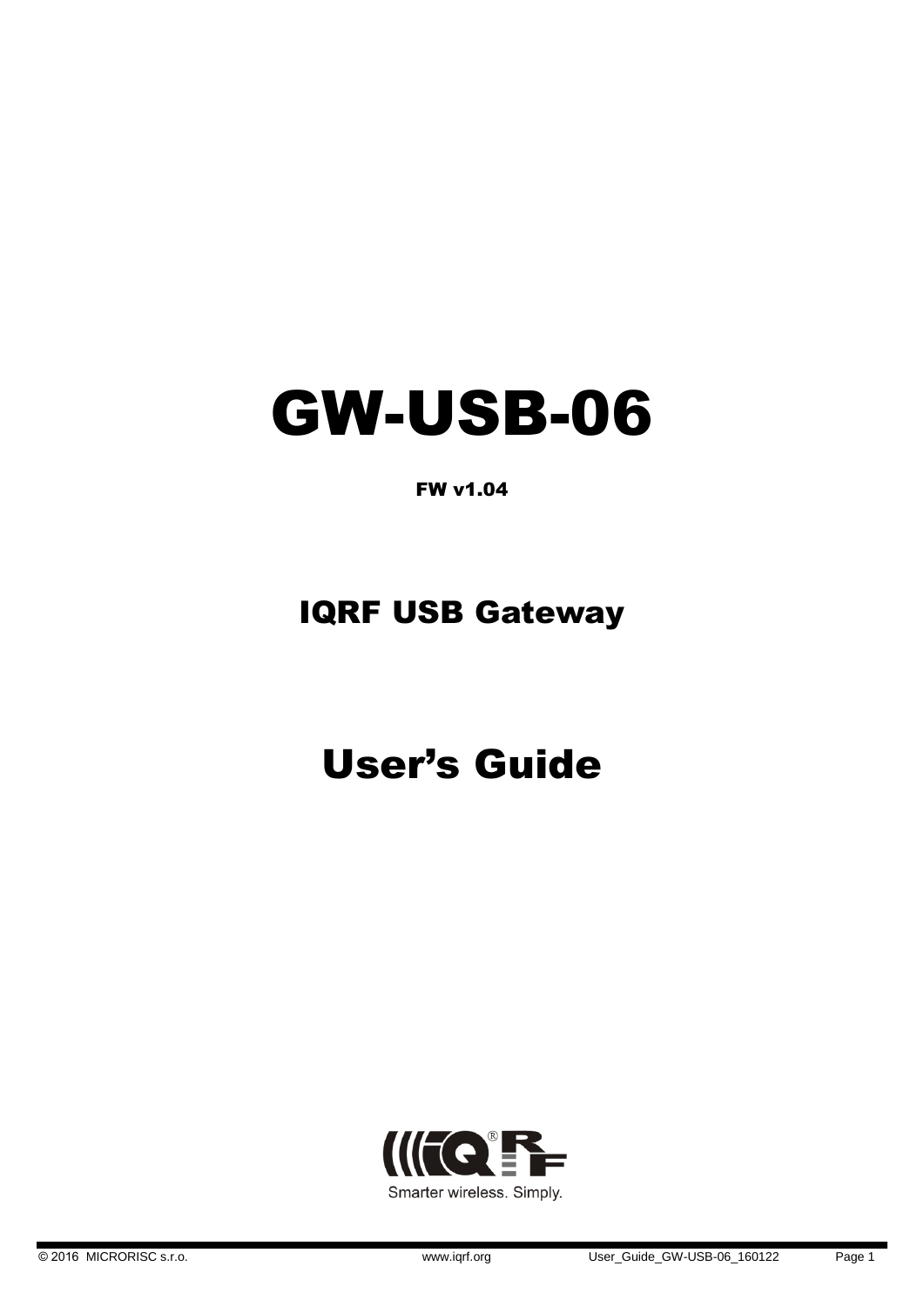## **Description**

GW-USB-06 is an IQRF gateway with USB connectivity. It is intended as an interface between IQRF network and PC or similar devices with USB.

The user can implement specific functionality by software for internal TR transceiver.



## **Key features**

- PC connectivity via USB interface
- USB interface (CDC and Custom device, MICRORISC VID & PID)
- Custom device, CDC IQRF, CDC SPI and CDC UART modes
- TR transceiver and internal antenna, bidirectional RF
- TR transceiver programming via USB and IQRF IDE
- RTCC (real-time clock/calendar)
- 3 LEDs
- Compact USB-stick style
- Bootloader for firmware upgrade

## **Block diagram**



## **Applications**

- IQRF PC interface
- IQRF gateway
- Diagnostic tool
- Wireless programmer (RFPGM) for TR modules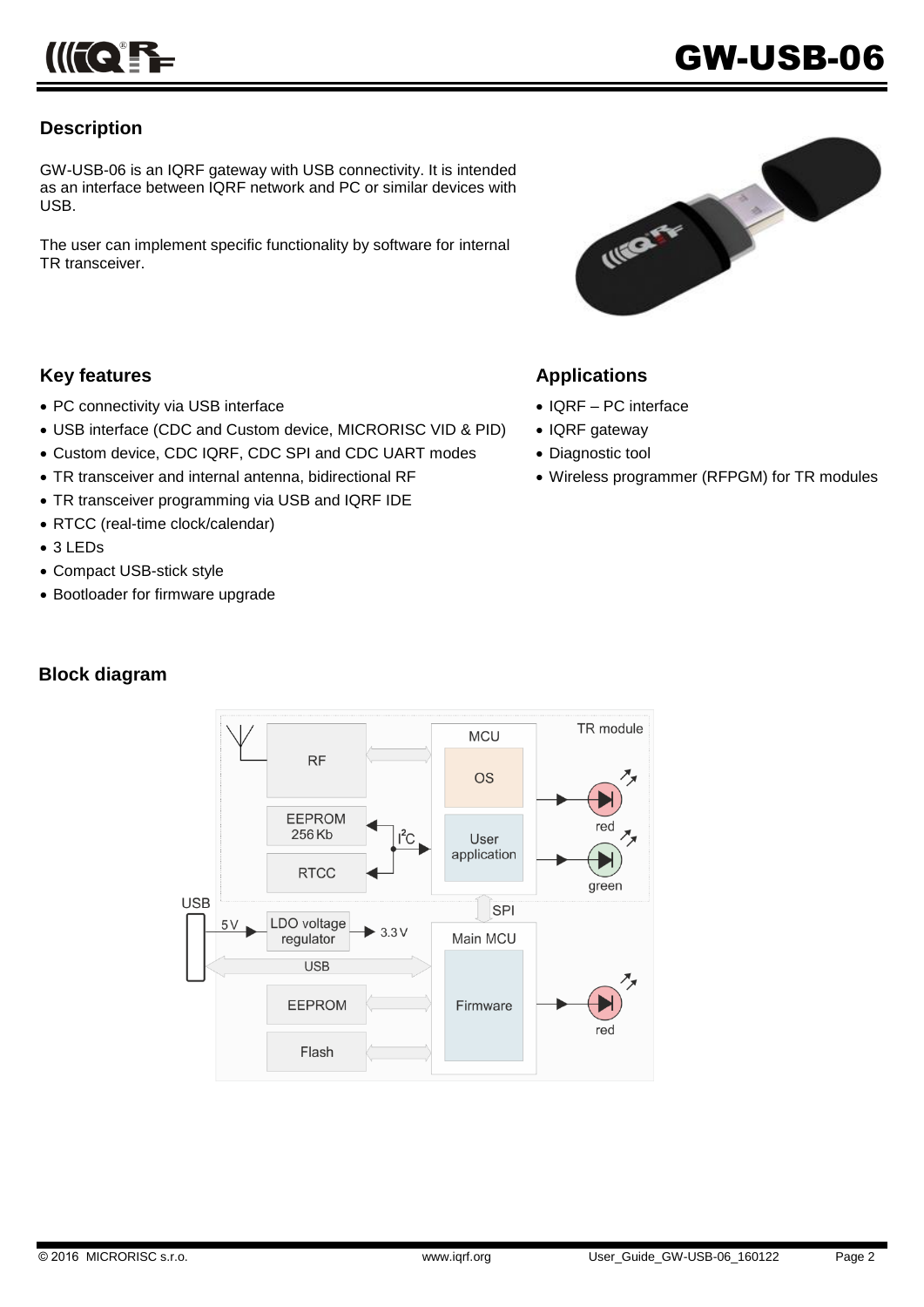*Information contained in this publication regarding device applications and the like is provided only for your convenience and may be superseded by updates. It is your responsibility to ensure that your application meets with your specifications.*

*MICRORISC MAKES NO REPRESENTATIONS OR WARRANTIES OF ANY KIND TO STATED CONDITION, QUALITY, PERFORMANCE, MERCHANTABILITY OR FITNESS FOR PURPOSE and disclaims all liability arising from this information and its use. Use of MICRORISC devices in life support and/or safety applications is entirely at the buyer's risk, and the buyer agrees to defend, indemnify and hold harmless MICRORISC from any and all damages, claims, suits, or expenses resulting from such use. No licenses are conveyed, implicitly or otherwise, under any MICRORISC intellectual property rights.*

| <b>Electrical specifications</b>                                                           | Typical values unless otherwise stated                                                                                                                                     |  |
|--------------------------------------------------------------------------------------------|----------------------------------------------------------------------------------------------------------------------------------------------------------------------------|--|
| Supply voltage                                                                             | 5.0 V supplied from USB                                                                                                                                                    |  |
| <b>USB</b>                                                                                 | V2.0 Compliant SIE                                                                                                                                                         |  |
| <b>TR</b> transceiver                                                                      | TR-72D compatible, without temperature sensor                                                                                                                              |  |
| Supply current                                                                             | About 15 mA (TR not transmitting), 50 mA max. (TR transmitting)                                                                                                            |  |
| RF band<br>RF channels<br>RF data modulation<br>RF data transmission bit rate <sup>1</sup> | 868 MHz or 916 MHz <sup>3</sup> (software configurable)<br>See IQRF OS User's guide, Appendix Channel maps<br><b>GFSK (Gaussian Frequency Shift Keying)</b><br>19.836 kb/s |  |
| RF IC RF sensitivity                                                                       | $-106$ dBm (STD RX mode, checkRF $(0)$ )                                                                                                                                   |  |
| RF IC RF output power                                                                      | 11 dBm, programmable in 8 levels $(0 – 7)$                                                                                                                                 |  |
| RF range <sup>2</sup>                                                                      | 500 m                                                                                                                                                                      |  |
| Antenna                                                                                    | <b>Built in PCB</b>                                                                                                                                                        |  |
| Operating temperature                                                                      | 0 °C to +70 $\degree$ C                                                                                                                                                    |  |
| <b>Dimensions</b>                                                                          | 59.3 mm x 23.5 mm x 12.3 mm (including the cover)                                                                                                                          |  |
| Weight                                                                                     | 12 g (including the cover)                                                                                                                                                 |  |

**Note 1:** Several RF bit rates different from 19.836 kb/s will be available in future IQRF OS versions.

**Note 2:** Arrangement:

- Two GW-GSM-06 devices plugged via USB cables, in vertical positions, 1.6 m above the ground, in free space.
- The range is significantly shortened when the GW is plugged directly in a USB device.
- The range is significantly shortened in direction of longitudinal axis (the GW placed in horizontal position).
- Test software: E09-LINK example (STD mode, setRFpower(7), checkRF(0)), bit rate 19.836 kb/s.

**Note 3:** 916 MHz band is available from IQRF OS v3.08D.

*Caution: Electrostatic sensitive device. Observe appropriate precautions for handling.*

## *Absolute maximum ratings*

*Stresses above listed maximum values may cause permanent damage to the device and affect device reliability. Functional operation at these or any other conditions beyond those specified is not supported.*

| Supply voltage (Vcc) | 5.5V             |
|----------------------|------------------|
| Storage temperature  | -20 °C to +70 °C |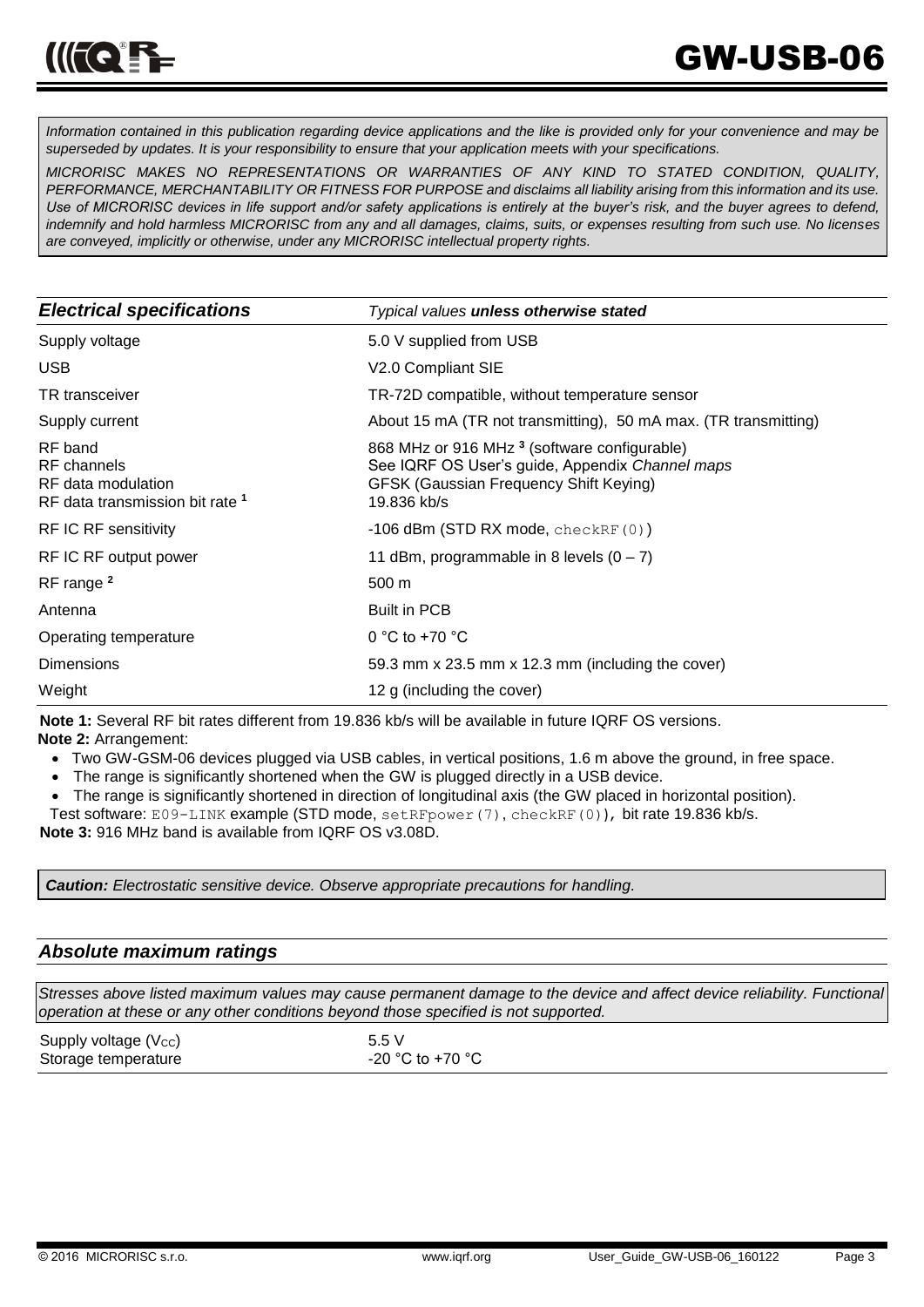

## *Hardware*

GW-USB-06 consists of main MCU, memories and the TR-72D compatible circuitry with RTCC added. Firmware of the main MCU is fixed. Specific functionality of the device can be implemented by user application software for the TR transceiver inside. This (except of RTCC usage) can also be developed using the CK-USB-04A development kit. For detailed information refer to CK-USB-04A User's guide.

## **Power supply**

GW-USB-06 is intended to be supplied from a host via USB connector. LDO voltage regulator converts 5 V from USB to 3.3 V for all internal circuitry. RTCC has a temporary backup by decoupling capacitors, see below (RTCC).

#### **Reset**

Reset can be invoked by connecting a disconnected GW-USB-06 to USB or by the Reset USB Device command in CDC IQRF mode. Actual reset is executed ~5 s after the command is issued. This delay allows to disconnect USB communication on host side in time. See the *CDC Implementation in IQRF USB devices* User's guide.

#### **USB**

GW-USB-06 supports Custom device and three types of CDC USB modes. Proper USB driver(s) must be installed in the host device. Refer to the *IQRF USB drivers Installation guide* if needed.

#### **TR transceiver**

Wireless IQRF transceiver compatible with TR-72D, without temperature sensor. Refer to the TR-72D datasheet for details.

#### **Antenna**

PCB antenna on GW-USB-06 board.

### **RTCC**

Real-time clock /calendar MCP7940NT by Microchip shares the I2C serial bus with serial EEPROM. It can be controlled from TR transceiver. Decoupling capacitors ensure RTCC backup for 30 s after disconnecting power supply which allows to quickly replug the device from one host USB to another keeping the RTCC running.

RTCC is supported by demo RTCC example available on [www.iqrf.org/GW-USB-06](http://www.iqrf.org/GW-USB-06) product page.

#### **Serial Flash memory**

8 Mb Flash memory SST25VF080B-80-4I (by SST) with serial SPI interface is connected to main MCU. It is not supported in current firmware version, reserved for future use and optional on request.

### **LEDs**

LED1 (red) and LED2 (green) are dedicated to TR transceiver (compatible with LEDs on discrete TR transceivers). LED 3 indicates USB modes and other status information.

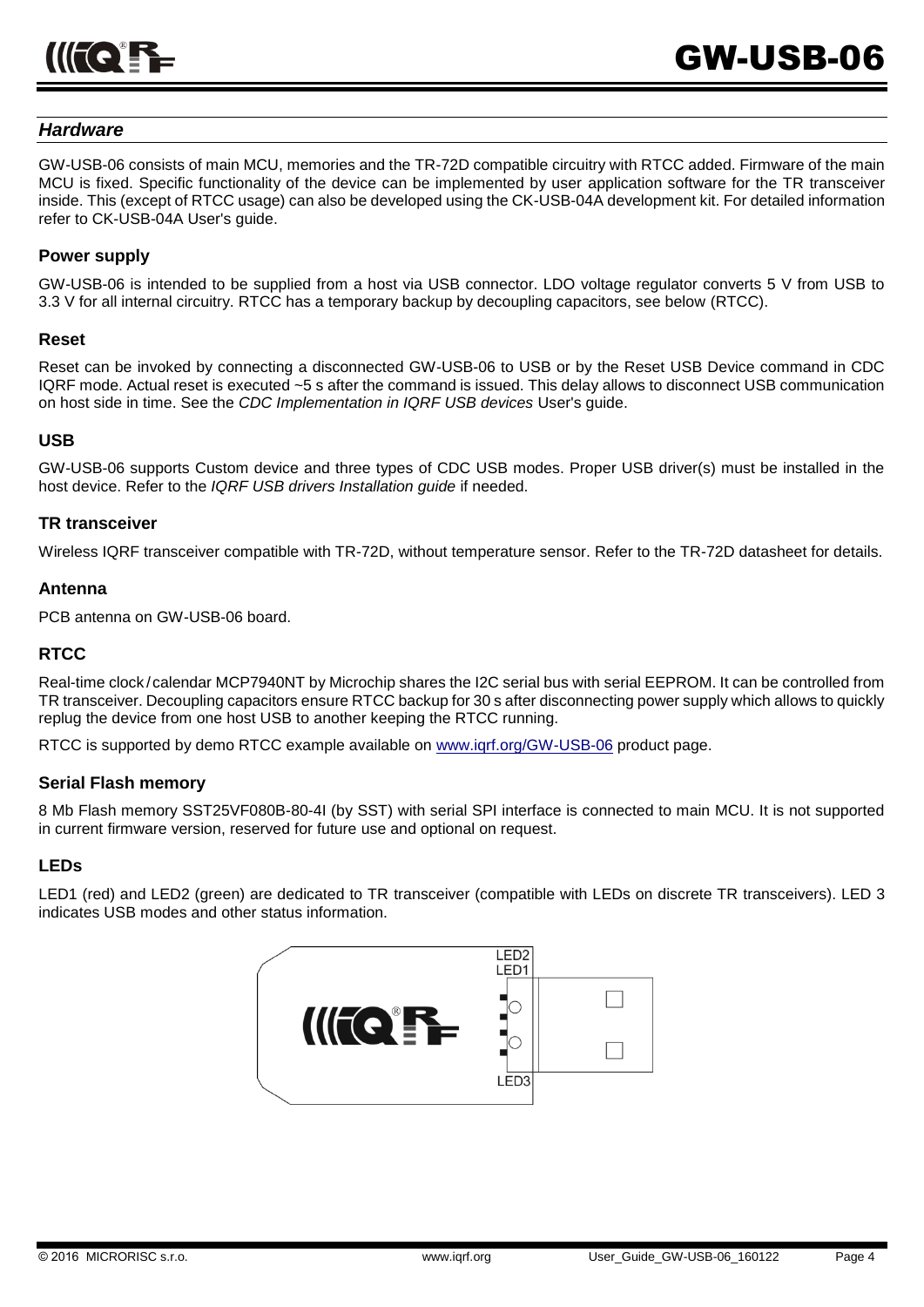## **Basic components**

| IC                                      | <b>Type</b>         | <b>Manufacturer</b>       | <b>Note</b>                       |
|-----------------------------------------|---------------------|---------------------------|-----------------------------------|
| <b>Main MCU</b>                         | PIC18F26J50-I/ML    | Microchip                 |                                   |
| <b>Flash</b>                            | SST25VF080B-80-4I   | Microchip                 | 8 Mb, SPI                         |
| <b>EEPROM</b>                           | 24AA16-I/MC         | Microchip                 | 16 Kb, I2C, connected to main MCU |
| <b>TR MCU</b>                           | PIC16LF1938-I/MV    | Microchip                 |                                   |
| <b>RFIC</b>                             | SPIRIT <sub>1</sub> | <b>STMicroelectronics</b> |                                   |
| <b>RF</b> balun                         | BALF-SPI-01D3       | <b>STMicroelectronics</b> |                                   |
| <b>EEPROM</b>                           | 24AA256-I/CS16K     | Microchip                 | 256 Kb, I2C, connected to TR MCU  |
| <b>RTCC</b>                             | MCP7940NT-I/MNY     | Microchip                 | 12C                               |
| LDO voltage regulator MCP1700T-3002E/TT |                     | Microchip                 | 3.3V                              |

For more information refer to datasheets of ICs used.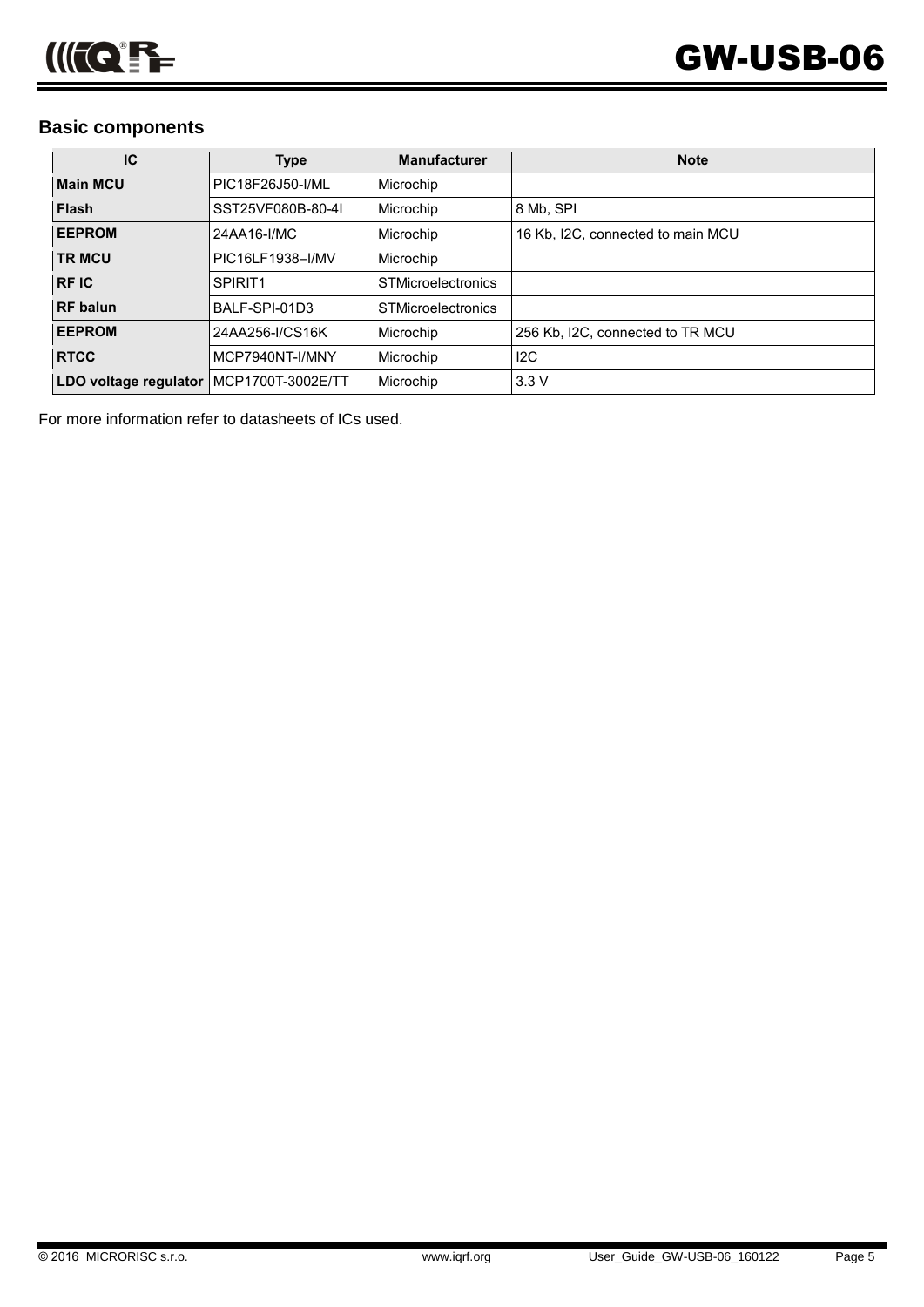## *Firmware*

## **Firmware upgrade**

GW-USB-06 firmware can be upgraded by the user with new versions possibly released by the factory using the IQRF IDE v4.31 or higher, menu *Tools – IQRF Device Manager – Upload FW*. See IQRF IDE Help.

## **LED 3 indication**

After GW-USB-06 reset (by reconnecting the USB cable), current USB mode is indicated by a series of flashing of LED 3 as follows:

- Custom Device 1 x
- $\cdot$  CDC IQRF 2 x
- $\bullet$  CDC SPI  $\quad$  3 x
- CDC UART 4 x

In idle state LED 3 is not flashing (Custom Device mode) or flashes with 1 s period (CDC xxx mode). If it is needed to find out the current USB mode, the reset of the device must be performed.

LED3 flashes 3x after the *Indicate USB Device* command (key F11) in respective IQRF IDE (to identify the kit in case of multiple IQRF USB devices or IDE instances).

LED3 flashing in 300 ms period means missing firmware (see *Firmware upgrade* below).

### **USB modes**

GW-USB-06 supports four USB modes:

- Custom Device
- CDC IQRF
- CDC SPI
- CDC UART

Proper USB drivers must be installed in the host equipment. See the IQRF document *Install\_Guide\_USB\_Drivers*. If used with IQRF IDE, both USB drivers (Custom Device and CDC) are installed transparently within the IQRF IDE installation.

#### **USB mode selection**

- Using IQRF IDE: Menu *Tools – USB Classes* (for all modes, see IQRF IDE Help).
- Using commands in CDC IQRF protocol (from CDC IQRF mode only). See the *CDC Implementation in IQRF USB* devices User's guide (User Guide CDC xxxxxx.PDF).
- Using the sequence 1 s inactive \*\*\* 1 s inactive sent from a USB host application (for switching from CDC SPI or CDC UART to CDC IQRF only). The switching is performed after about 5 s.

See chapter *LEDs* for indication of current mode. The last selected mode is restored after start-up or reset.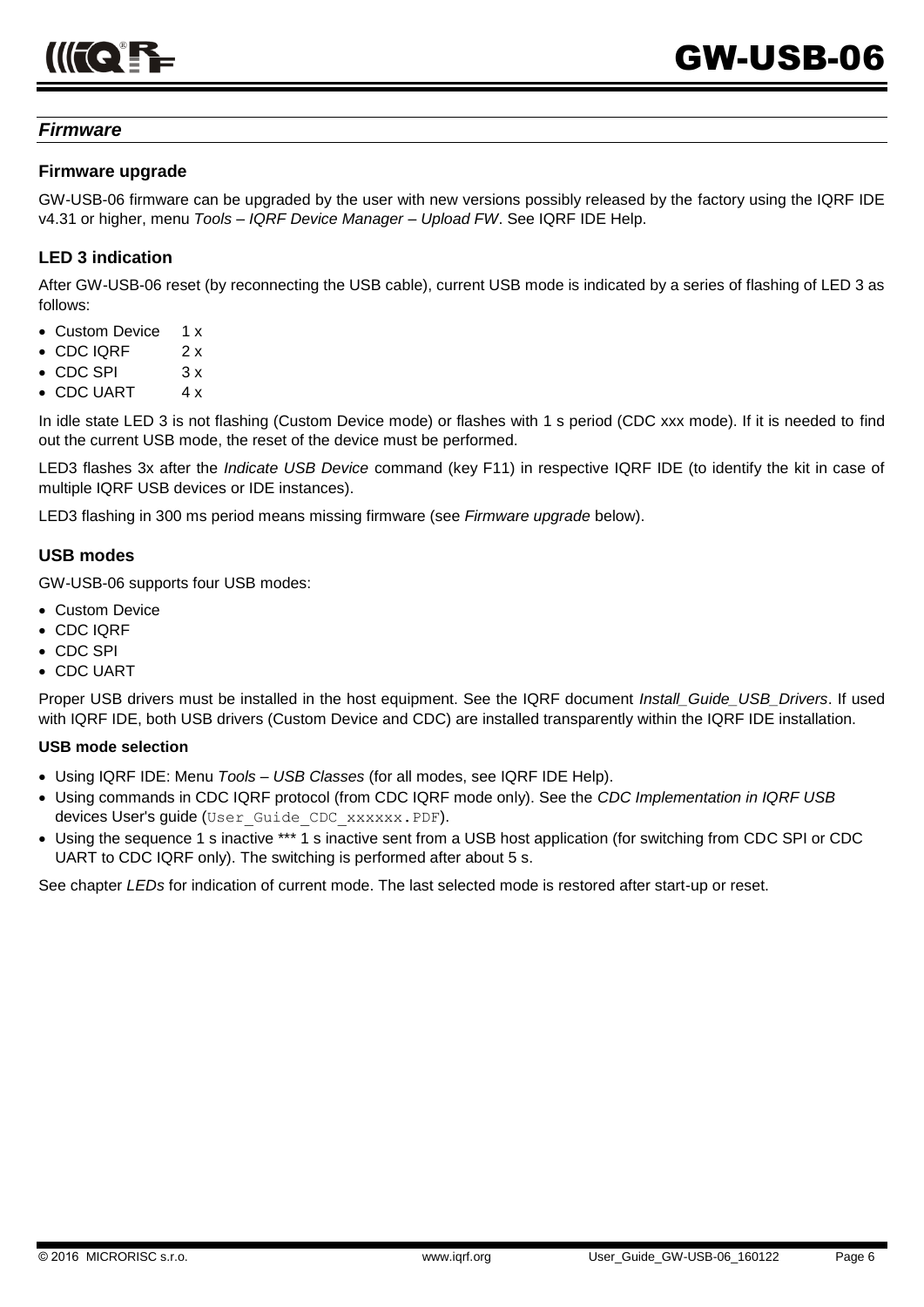

## **Custom Device mode**

Full communication with the IQRF IDE is enabled in this mode.

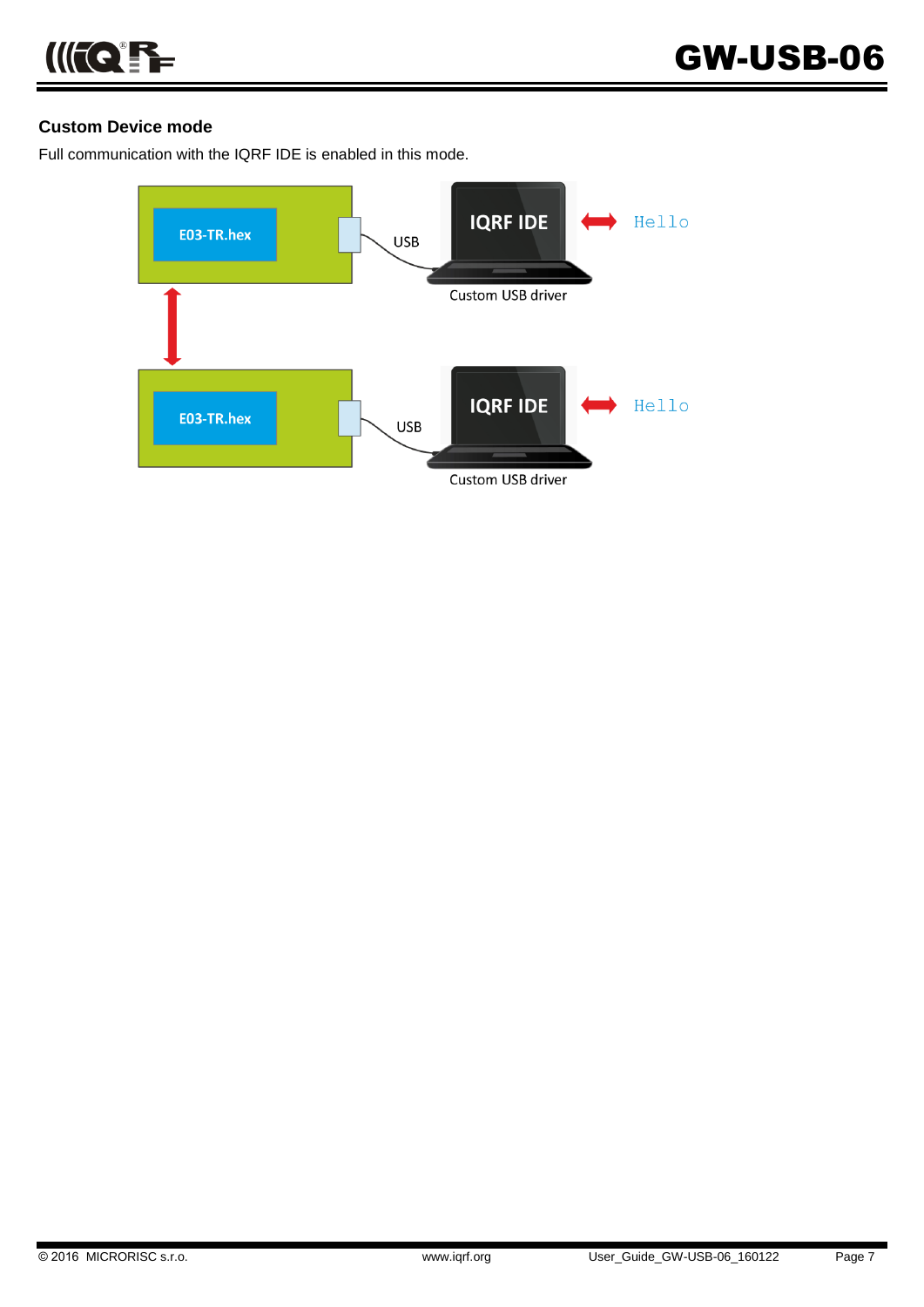

## **CDC IQRF mode**

After connecting to PC a virtual serial port is created in this mode. The user can create one's own PC program and communicate via this port using the protocol described in document *CDC Implementation in IQRF USB devices* User's guide.

This protocol enables:

- Communication with TR transceiver
- Communication with the USB device itself
- Confirmation of commands
- Information about error states

This mode is recommended for communication with custom (USB host) applications and is supported by the IQRF SDK (Software Development Kit, open source). The application in TR transceiver must use SPI communication.



### **Tip**

For testing a communication in CDC mode various SW terminals operating with PC serial ports are available. Select a terminal enabling to issue direct byte commands and data. Refer to the communication protocol described in *CDC Implementation in IQRF USB devices* User's guide.

Recommended terminal: Docklight, [www.docklight.de](http://www.docklight.de/). There is a project containing all supported commands for this terminal available at [www.iqrf.org/218](http://www.iqrf.org/weben/downloads.php?id=218). It is necessary just to select the COM port used.

Unsuitable terminals: Windows Hyperterminal and Tera Term.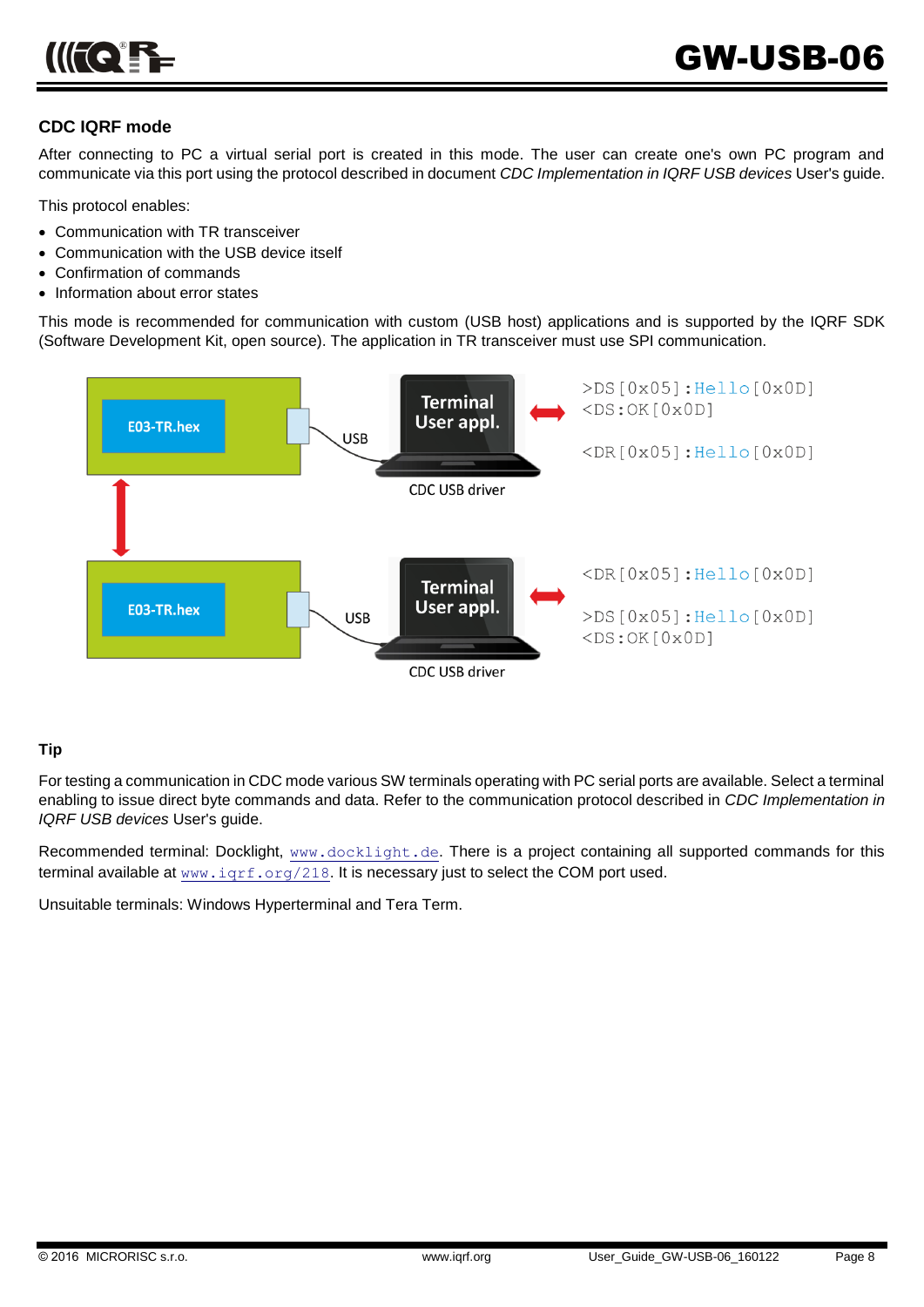## **CDC SPI mode**

After connecting to PC a virtual serial port is created in this mode.

This mode is intended for testing of user application for TR transceiver utilizing SPI communication. It works similarly as the CDC IQRF mode but it has no protocol implemented and the data is transferred transparently. It can be used also in case when the user (a USB host) application does not allow to implement any proprietary protocol. Otherwise, the CDC IQRF mode is recommended.

The application in TR transceiver must use SPI communication.

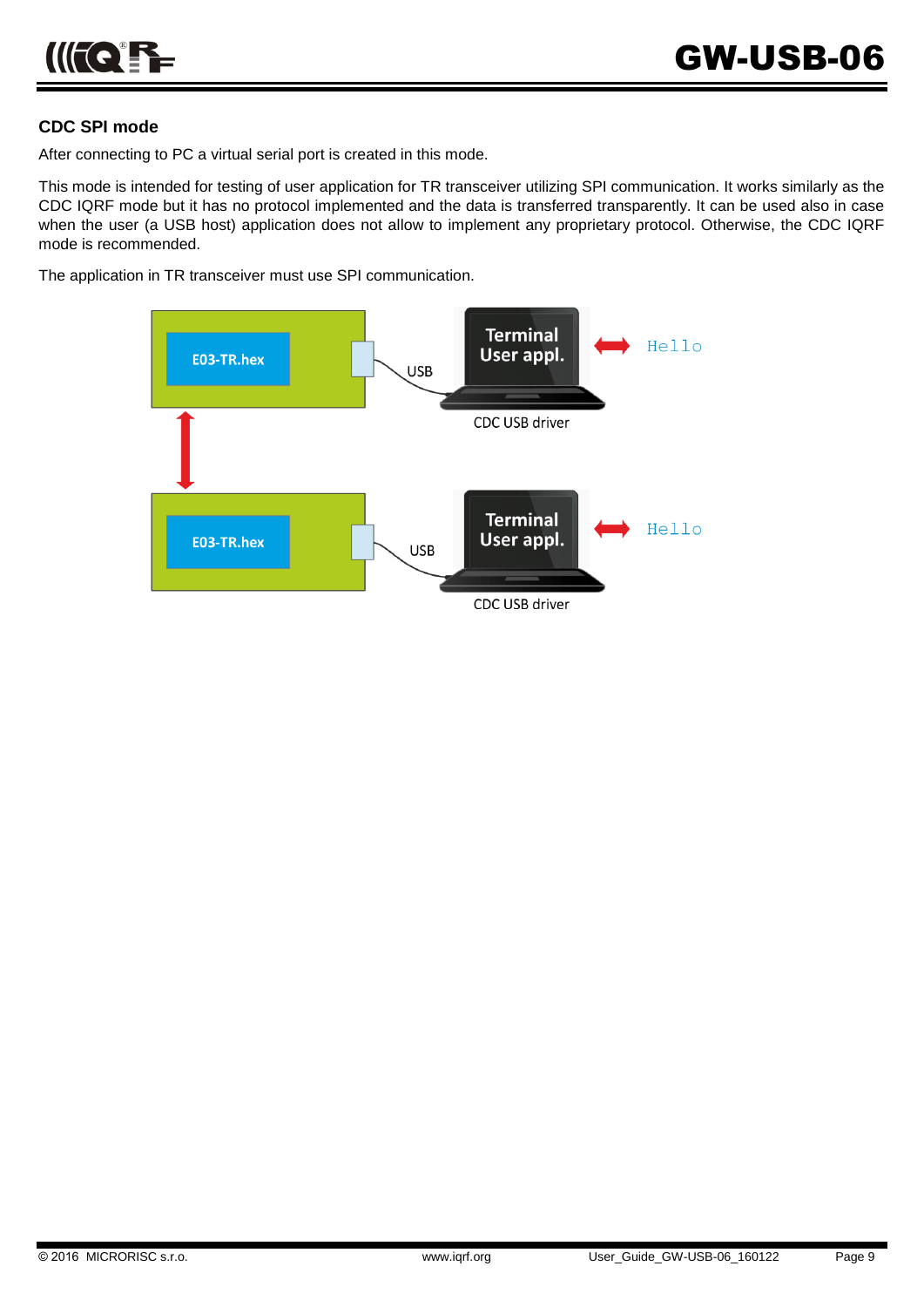

## **CDC UART mode**

After connecting to PC a virtual serial port is created in this mode.

## **Application**

Testing of user applications for TR transceiver using UART communication

## **UART parameters**

- Voltage levels: 3 V
- Baud rates: 150, 300, 600, 1200, 2400, 4800, 9600, 19200, 38400, 57600, 76800, 115200 Bd
- Data bits: 8
- Parity: None, Odd, Even, Mark, Space
- Stop bits: 1
- Operation: duplex
- Number of data bytes in a packet: max. 64
- End of packet detection timeout: cca 3<sup>\*</sup> transmission time for one byte (with respect to given baud rate)

This mode has no protocol implemented and the data is transferred transparently.

The application in TR transceiver must use UART communication.

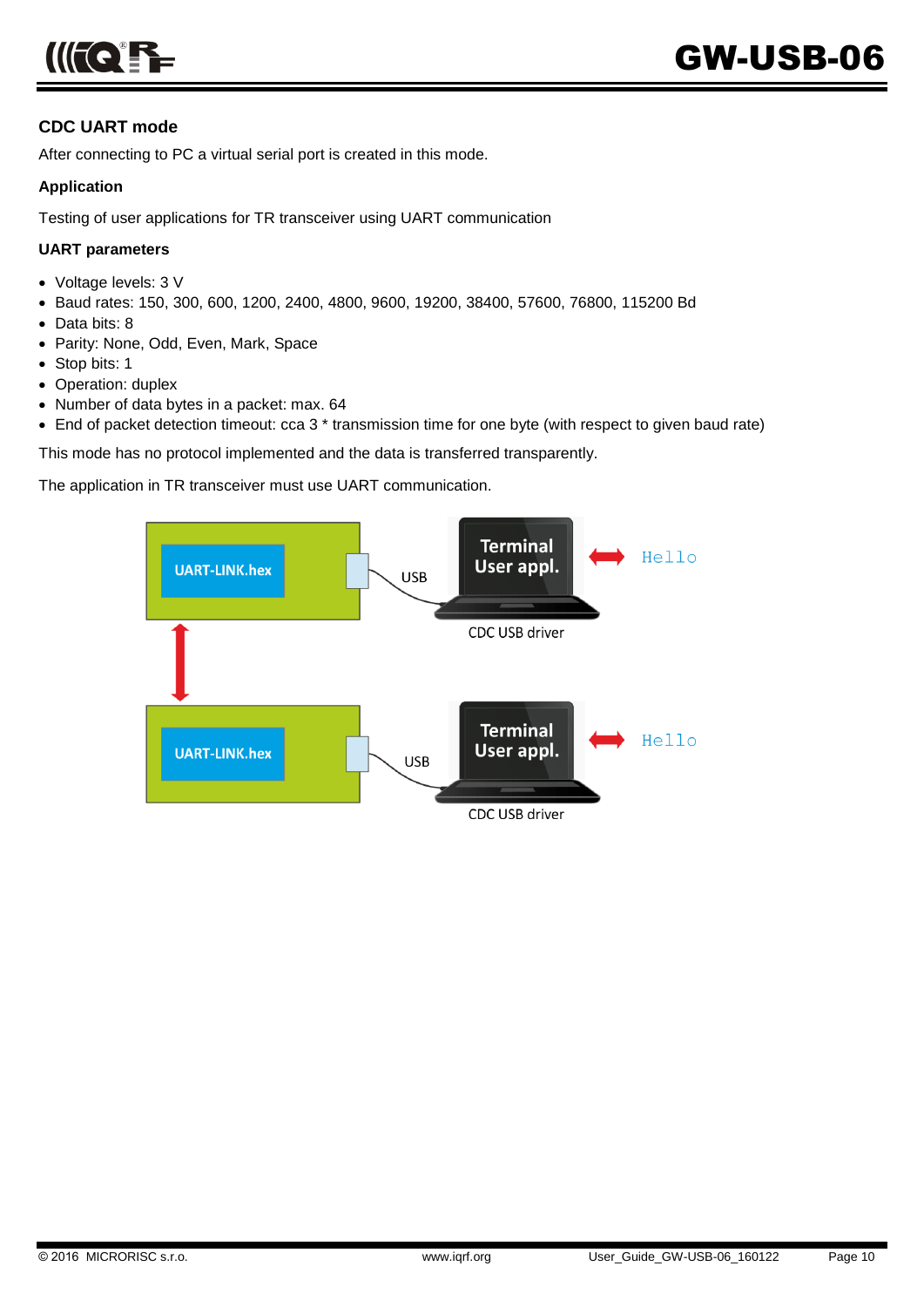

## *Application*

*Users have to ensure observing local provisions and restrictions relating to the use of short range devices by software, e.g. the CEPT ERC/REC 70-03 Recommendation and subsequent amendments in EU.*

The functionality of TR transceiver inside the GW is fully user programmable. Factory default application is E03-TR (one of basic IQRF examples).

#### **Installing**

See the *IQRF Quick Start guide* and IQRF IDE Help.

### **Operating system**

See *IQRF OS User's guide* and *IQRF OS Reference guide*.

### **DPA framework and DCTR**

See DPA Framework technical guide.

### **Programming**

Programming the application is similar to the CK-USB-04A development kit usage. See the *IQRF Quick Start guide*, *CK-USB-04A User's guide* and IQRF application examples included in IQRF Startup package ([www.iqrf.org/startup](http://www.iqrf.org/startup)).

### **Upload**

GW-USB-06 enables to upload an application code into IQRF TR transceivers in following ways:

- Wired upload using IQRF IDE running in the GW-USB-06 host.
- Wireless upload (RFPGM RF Programming ™), e.g. when the GW is hosted on an equipment not supporting IQRF IDE. Switching between RFPGM and operation modes must be solved in the application in this case. See *IQRF OS User's guide* (Appendix RFPGM) and IQRF IDE (*Tools* → *CATS Service Tools* → *Control* menu, *Create CATS* button).

### **Debug**

The application in internal TR transceiver can be debugged similarly as in discrete TR transceivers. See the *IQRF Quick Start guide*, IQRF IDE Help and IQRF application example E06-RAM included in IQRF Startup package ([www.iqrf.org/startup](http://www.iqrf.org/startup)).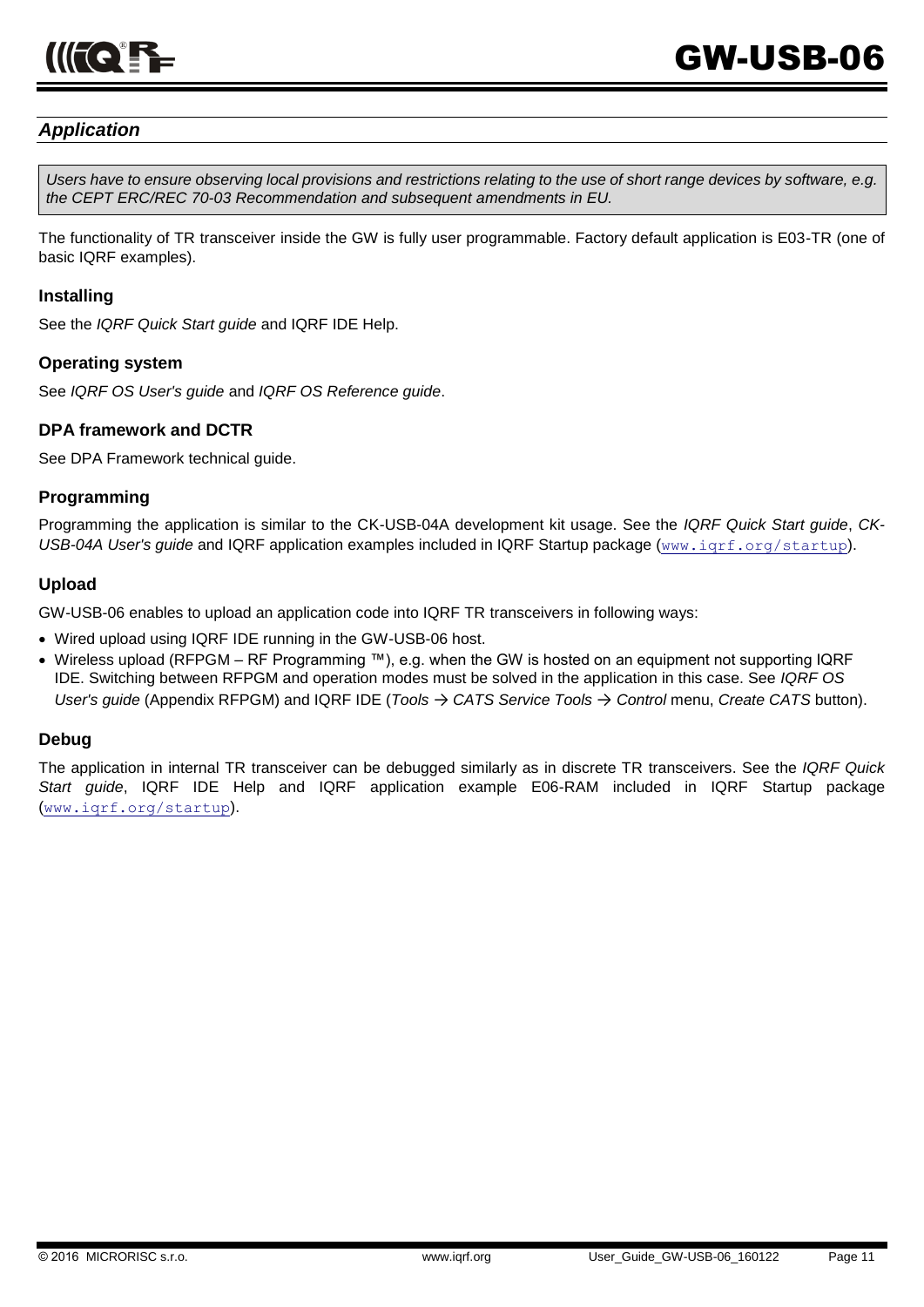

## *Product information*

## **Pack list**

GW-USB-06 USB gateway, with E03-TR example uploaded in TR transceiver.

## **Ordering codes**

GW-USB-06 USB gateway (serial Flash memory included).

## **Document history**

160122 First release.